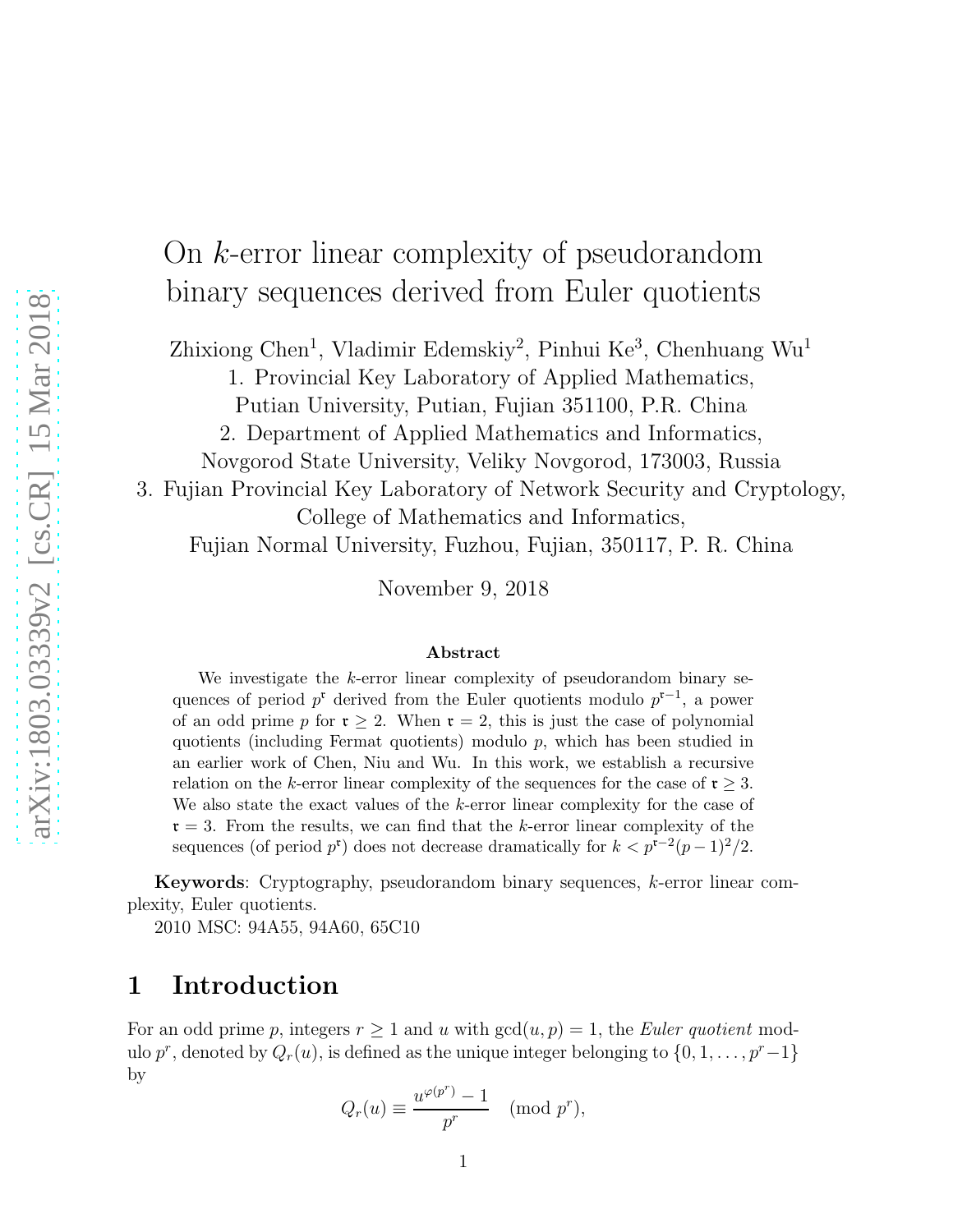where  $\varphi(-)$  is the Euler totient function with  $\varphi(p^r) = p^{r-1}(p-1)$ , see, e.g., [\[1,](#page-11-0) [19\]](#page-12-0) for details. In addition, we define  $Q_r(u) = 0$  if  $p|u$ . In particular,  $Q_1(u)$  is called the Fermat quotient. Many number theoretic problems have been studied for Fermat and Euler quotients in [\[1,](#page-11-0)[3,](#page-11-1)[4,](#page-11-2)[9,](#page-12-1)[10,](#page-12-2)[18–](#page-12-3)[24\]](#page-13-0) and references therein. In the past decade, Fermat and Euler quotients have also been studied from the viewpoint of cryptography, families of pseudorandom sequences with nice cryptographic features are derived from Fermat and Euler quotients, see [\[5–](#page-11-3)[8,](#page-12-4) [11,](#page-12-5) [14,](#page-12-6) [16–](#page-12-7)[18\]](#page-12-3).

In this correspondence, we still concentrate on a family of binary sequences defined by Euler quotients [\[7,](#page-12-8) [14\]](#page-12-6). For a fixed  $\mathfrak{r} \geq 2$ ,  $(s_n^{(\mathfrak{r})})$  is defined as

<span id="page-1-1"></span>
$$
s_n^{(t)} = \begin{cases} 0, & \text{if } 0 \le Q_{t-1}(n)/p^{t-1} < \frac{1}{2}, \\ 1, & \text{if } \frac{1}{2} \le Q_{t-1}(n)/p^{t-1} < 1, \end{cases} \quad n \ge 0. \tag{1}
$$

We always use  $\mathfrak r$  as a fixed parameter for the sequences and r as a general variable.

Due to the fact [\[1\]](#page-11-0) that

<span id="page-1-0"></span>
$$
Q_r(u + kp^r) \equiv Q_r(u) - kp^{r-1}u^{-1} \pmod{p^r}, \text{ gcd}(u, p) = 1, k \in \mathbb{Z},
$$
 (2)

for  $r \geq 1$ , we see that  $(s_n^{(r)})$  is p<sup>r</sup>-periodic.

The linear complexity and the k-error linear complexity of  $(s_n^{(2)})$ , i.e.  $\mathfrak{r} = 2$ , have been investigated in [\[6\]](#page-11-4) and in [\[8\]](#page-12-4), respectively. In fact, in [\[8\]](#page-12-4) the k-error linear complexity has been considered for a general quotient called polynomial quotient. The trace representation of  $(s_n^{(2)})$  has been presented in [\[5\]](#page-11-3). For  $\mathfrak{r} > 2$ , the linear complexity of  $(s_n^{(t)})$  has been investigated in [\[14\]](#page-12-6) and the trace representation of  $(s_n^{(t)})$ has been given in [\[7\]](#page-12-8). While the k-error linear complexity of  $(s_n^{(t)})$  for  $t > 2$  is still open. This leads to the work in the correspondence.

We organize this correspondence as follows. In Section 2, we firstly introduce some necessary lemmas and an important technique for the proof. Then we prove the main theorem for  $\mathfrak{r} \geq 3$ . In Section 3, we draw a conclusion and give some further problems.

We conclude this section by recalling the notions of the linear complexity and the k-error linear complexity. Let  $\mathbb F$  be a field. For a T-periodic sequence  $(h_n)$  over  $\mathbb F$ , we recall that the *linear complexity* over  $\mathbb{F}$ , denoted by  $LC^{\mathbb{F}}((h_n))$ , is the least order L such that  $(h_n)$  satisfies

$$
h_{n+L} = c_{L-1}h_{n+L-1} + \ldots + c_1h_{n+1} + c_0h_n \quad \text{for } n \ge 0,
$$

where  $c_0 \neq 0, c_1, \ldots, c_{L-1} \in \mathbb{F}$ . Let

$$
H(X) = h_0 + h_1 X + h_2 X^2 + \ldots + h_{T-1} X^{T-1} \in \mathbb{F}[X],
$$

which is called the *generating polynomial* of  $(h_n)$ . Then the linear complexity over  $\mathbb F$ of  $(h_n)$  is computed by

$$
LC^{\mathbb{F}}((h_n)) = T - \deg \left( \gcd(X^T - 1, H(X)) \right),
$$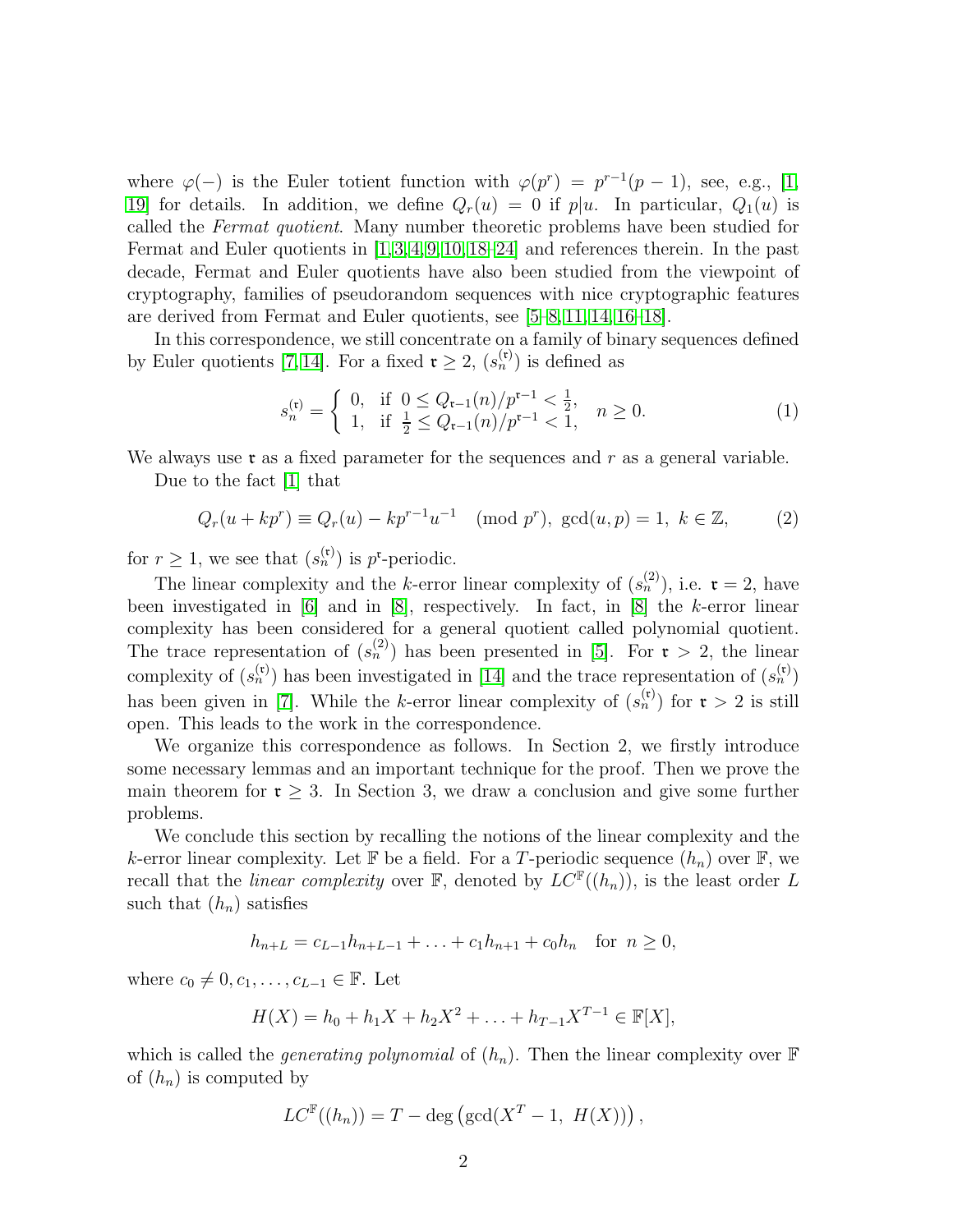see, e.g. [\[12\]](#page-12-9) for details. For integers  $k \geq 0$ , the k-error linear complexity over F of  $(h_n)$ , denoted by  $LC_k^{\mathbb{F}}(h_n)$ , is the smallest linear complexity (over  $\mathbb{F}$ ) that can be obtained by changing at most  $k$  terms of the sequence per period, see [\[25\]](#page-13-1), and see [\[13\]](#page-12-10) for the related even earlier defined *sphere complexity*. Clearly  $LC_0^{\mathbb{F}}((h_n)) = LC^{\mathbb{F}}((h_n))$ and

$$
T \ge LC_0^{\mathbb{F}}((h_n)) \ge LC_1^{\mathbb{F}}((h_n)) \ge \ldots \ge LC_l^{\mathbb{F}}((h_n)) = 0,
$$

where l equals the number of nonzero terms of  $(h_n)$  per period, i.e., the weight of  $(h_n)$ .

The linear complexity and the k-error linear complexity are important cryptographic characteristics of sequences and provide information on the predictability and thus unsuitability for cryptography. For a sequence to be cryptographically strong, its linear complexity should be large, and at the same time not significantly reduced by changing a few terms.

### 2 k-Error linear complexity

We denote by  $\mathbb{Z}_m = \{0, 1, \ldots, m-1\}$  the residue class ring modulo m and by  $\mathbb{Z}_m^*$  the unit group of  $\mathbb{Z}_m$ . For  $r \geq 1$ , by [\(2\)](#page-1-0) and

$$
Q_r(uv) = Q_r(u) + Q_r(v) \pmod{p^r}
$$
,  $gcd(uv, p) = 1$ ,

the quotient  $Q_r(-)$  defines a group epimorphism from  $\mathbb{Z}_p^*$  $_{p^{r+1}}^*$  to  $\mathbb{Z}_{p^r}.$  Let

$$
D_l^{(p^{r+1})} = \{u : 0 \le u < p^{r+1}, \gcd(u, p) = 1, \ Q_r(u) = l\}
$$

for  $l = 0, 1, ..., p^r - 1$ . Clearly,  $D_0^{(p^{r+1})}$  $\binom{(p^{r+1})}{0}, D_1^{(p^{r+1})}$  $1^{(p^{r+1})}, \ldots, D_{p^{r}-1}^{(p^{r+1})}$  $p^{(p^{r+1})}_{p^{r}-1}$  form a partition of  $\mathbb{Z}_p^*$  $_{p^{r+1}}^*$ .

Since  $\mathbb{Z}_p^*$  $_{p^{r+1}}^*$  is cyclic, we choose the element  $g \in \mathbb{Z}_p^*$  $_{p^{r+1}}^*$  as a generator ( $g$  is also called a primitive element of  $\mathbb{Z}_n^*$  $_{p^{r+1}}^*$ ). We remark that one can always choose a primitive element g such that  $Q_r(g) = 1$ , see a short proof in [\[7\]](#page-12-8). Then  $D_0^{(p^{r+1})}$  $\binom{(p^{r+1})}{0}, D_1^{(p^{r+1})}$  $1^{(p^{r+1})}, \ldots, D_{p^{r}-1}^{(p^{r+1})}$  $p^r-1$ defined above can be obtained in a following way,

$$
D_l^{(p^{r+1})} = \{ g^{l+kp^r} \pmod{p^{r+1}} : 0 \le k < p-1 \}
$$

for  $0 \leq l \leq p^r$ . Then each  $|D_l^{(p^{r+1})}|$  $\left| \begin{array}{c} \left[ p^{(n+1)} \right] = p-1, \end{array} \right|$  here and hereafter  $|Z|$  means the cardinality of a set Z.

Let  $\mathfrak{r} \geq 2$  and

$$
\mathcal{C}_0 = \bigcup_{l=0}^{(p^{\mathfrak{r}-1}-1)/2} D_l^{(p^{\mathfrak{r}})} \bigcup p\mathbb{Z}_{p^{\mathfrak{r}-1}}, \ \mathcal{C}_1 = \bigcup_{l=(p^{\mathfrak{r}-1}+1)/2}^{p^{\mathfrak{r}-1}-1} D_l^{(p^{\mathfrak{r}})}
$$

then one can define  $(s_n^{(t)})$  equivalently by

<span id="page-2-0"></span>
$$
s_n^{(\mathfrak{r})} = \begin{cases} 0, & \text{if } n \pmod{p^{\mathfrak{r}}} \in \mathcal{C}_0, \\ 1, & \text{if } n \pmod{p^{\mathfrak{r}}} \in \mathcal{C}_1. \end{cases}
$$
(3)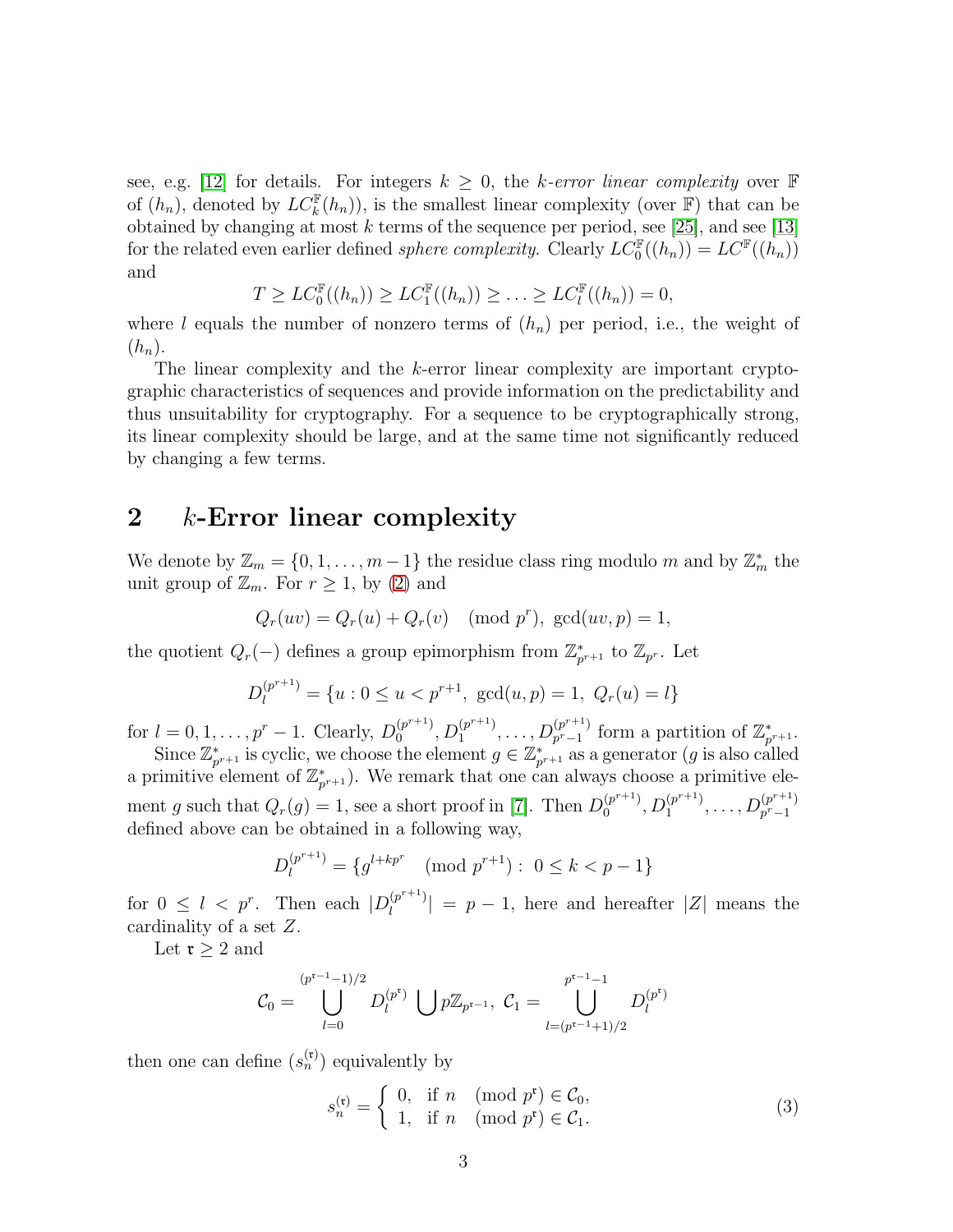The linear complexity of  $(s_n^{(t)})$  has been investigated in [\[6\]](#page-11-4) for  $\mathfrak{r} = 2$  and in [\[14\]](#page-12-6) for  $\mathfrak{r} > 2$ , respectively, that is

<span id="page-3-2"></span>**Theorem 1.** ( [\[6,](#page-11-4) [14\]](#page-12-6)) Let  $(s_n^{(t)})$  be the binary sequence over  $\mathbb{F}_2$  defined in Eq.[\(1\)](#page-1-1) or Eq.[\(3\)](#page-2-0). If  $2^{p-1} \not\equiv 1 \pmod{p^2}$ , then the linear complexity of  $(s_n^{(t)})$  for  $t \geq 2$  satisfies

$$
LC^{\mathbb{F}_2}((s_n^{(\mathfrak{r})})) = \begin{cases} p^{\mathfrak{r}} - p, & \text{if } p \equiv 1 \pmod{4}, \\ p^{\mathfrak{r}} - p, & \text{if } p \equiv 3 \pmod{4} \text{ and odd } \mathfrak{r}, \\ p^{\mathfrak{r}} - 1, & \text{if } p \equiv 3 \pmod{4} \text{ and even } \mathfrak{r}. \end{cases}
$$

The k-error linear complexity of  $(s_n^{(r)})$  has been investigated in [\[8\]](#page-12-4) for  $r = 2$ , that is

<span id="page-3-0"></span>**Theorem 2.** ([8, Corollary 1]) Let  $(s_n^{(t)})$  be the binary sequence over  $\mathbb{F}_2$  defined in Eq.[\(1\)](#page-1-1) or Eq.[\(3\)](#page-2-0). If 2 is a primitive root modulo  $p^2$ , then the k-error linear complexity of  $(s_n^{(r)})$  for  $r = 2$  satisfies

$$
LC_k^{\mathbb{F}_2}((s_n^{(2)})) = \begin{cases} p^2 - p, & \text{if } 0 \le k < (p-1)^2/2, \\ 0, & \text{if } k \ge (p-1)^2/2, \end{cases}
$$

if  $p \equiv 1 \pmod{4}$ , and otherwise

$$
LC_k^{\mathbb{F}_2}((s_n^{(2)})) = \begin{cases} p^2 - 1, & \text{if } k = 0, \\ p^2 - p + 1, & \text{if } 1 \le k < p - 1, \\ p^2 - p, & \text{if } p - 1 \le k < (p - 1)^2/2, \\ 0, & \text{if } k \ge (p - 1)^2/2. \end{cases}
$$

Our main goal is to extend Theorem [2](#page-3-0) to the case  $\mathfrak{r} > 2$ , which is described in the following theorem. For our purpose, we define another binary sequence  $(\overline{s}_n^{(t)})$  by

<span id="page-3-1"></span>
$$
\overline{s}_n^{(\mathfrak{r})} = \begin{cases} 1, & \text{if } n \pmod{p^{\mathfrak{r}}} \in \bigcup_{l=0}^{(p^{\mathfrak{r}-1}-1)/2} D_l^{(p^{\mathfrak{r}})},\\ 0, & \text{otherwise.} \end{cases} (4)
$$

<span id="page-3-3"></span>**Theorem 3.** (Main theorem). Let  $(s_n^{(t)})$  be the binary sequences over  $\mathbb{F}_2$  defined in Eq.[\(1\)](#page-1-1) or Eq.[\(3\)](#page-2-0). If 2 is a primitive root modulo  $p^2$ , then the k-error linear complexity of  $(s_n^{(r)})$  for  $r \geq 3$  satisfies

$$
LC_k^{\mathbb{F}_2}((s_n^{(\mathbf{t})})) = \begin{cases} p^{\mathbf{t}} - p^{\mathbf{t}-1} + LC_k^{\mathbb{F}_2}((s_n^{(\mathbf{t}-1)})), & \text{if } 0 \le k < (p^{\mathbf{t}-2} - 1)(p-1)/2, \\ p^{\mathbf{t}} - p^{\mathbf{t}-1}, & \text{if } (p^{\mathbf{t}-2} - 1)(p-1)/2 \le k < p^{\mathbf{t}-2}(p-1)^2/2, \\ p^{\mathbf{t}-1} - p, & \text{if } k = p^{\mathbf{t}-2}(p-1)^2/2, \end{cases}
$$

if  $p \equiv 1 \pmod{4}$ , and otherwise

$$
LC_k^{\mathbb{F}_2}((s_n^{(\mathfrak{r})})) = \begin{cases} p^{\mathfrak{r}} - p^{\mathfrak{r}-1} + LC_k^{\mathbb{F}_2}((\overline{s}_n^{(\mathfrak{r}-1)})), & \text{if } 0 \le k < (p^{\mathfrak{r}-2}+1)(p-1)/2, \\ p^{\mathfrak{r}} - p^{\mathfrak{r}-1}, & \text{if } (p^{\mathfrak{r}-2}+1)(p-1)/2 \le k < p^{\mathfrak{r}-2}(p-1)^2/2, \\ p^{\mathfrak{r}-1} - p, & \text{if } k = p^{\mathfrak{r}-2}(p-1)^2/2 \text{ and } \mathfrak{r} \text{ is even,} \\ p^{\mathfrak{r}-1} - 1, & \text{if } k = p^{\mathfrak{r}-2}(p-1)^2/2 \text{ and } \mathfrak{r} \text{ is odd,} \end{cases}
$$

where  $(\overline{s}_n^{(t)})$  is defined in Eq.[\(4\)](#page-3-1).

Below we make some preparations for the proof of the main result.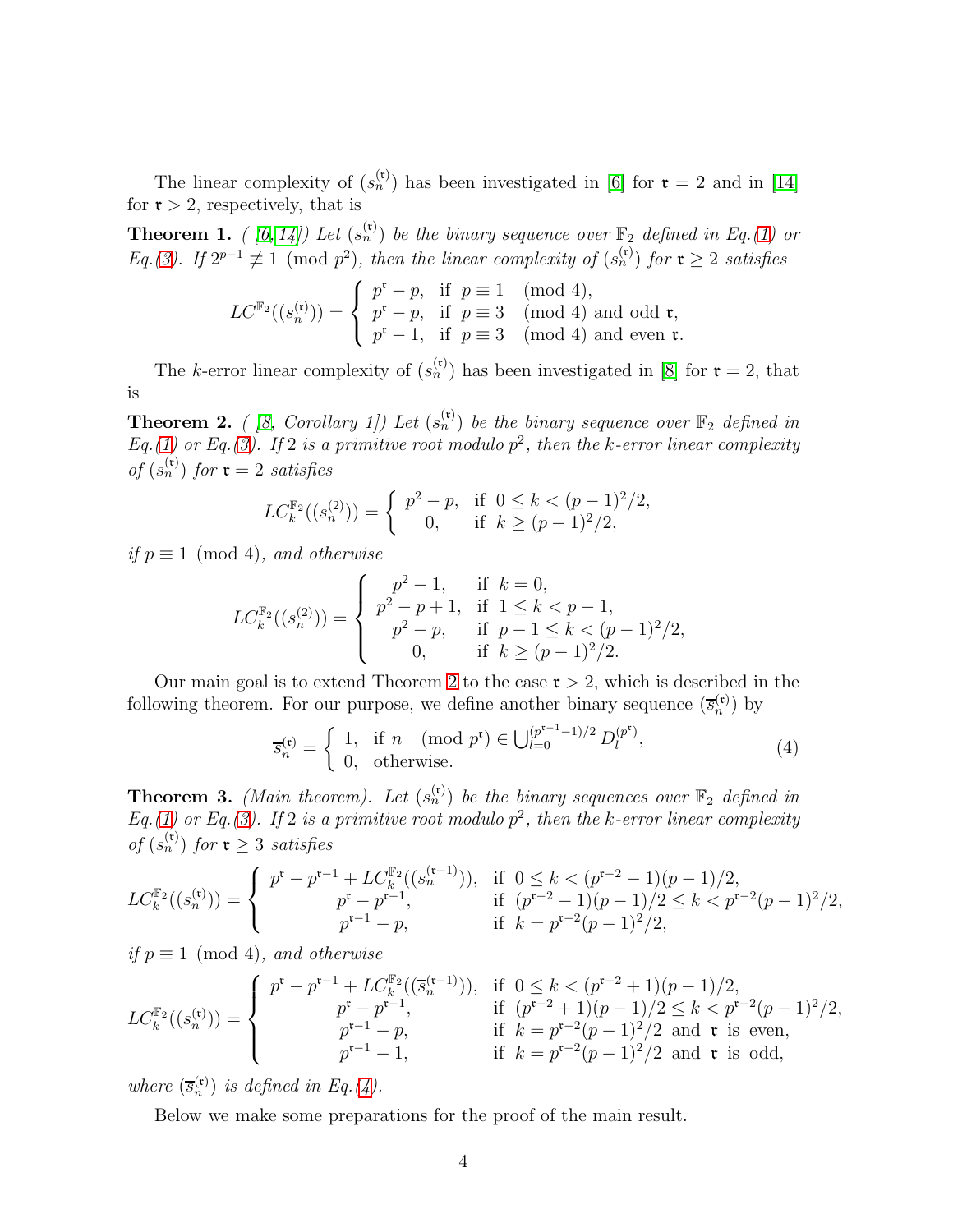#### 2.1 Auxiliary Lemmas

Throughout this work, we use

$$
d_l^{(p^r)}(X) = \sum_{n \in D_l^{(p^r)}} X^n \in \mathbb{F}_2[X], \ 0 \le l < p^{r-1}
$$

for  $r \geq 2$ . Write

<span id="page-4-1"></span>
$$
S^{(p^r)}(X) = \sum_{l=(p^{r-1}+1)/2}^{p^{r-1}-1} d_l^{(p^r)}(X) \text{ and } \overline{S}^{(p^r)}(X) = \sum_{l=0}^{(p^{r-1}-1)/2} d_l^{(p^r)}(X). \tag{5}
$$

We see that  $S^{(p^{\mathsf{r}})}(X)$  is the generating polynomial of  $(s_n^{(\mathsf{r})})$ , and  $\overline{S}^{(p^{\mathsf{r}})}(X)$  is of  $(\overline{s}_n^{(\mathsf{r})})$ .

It is straightforward to verify that

<span id="page-4-3"></span>
$$
S^{(p^r)}(X) = \sum_{i=(p+1)/2}^{p-1} \sum_{j=0}^{(p^r-2-1)/2} d_{ip^{r-2}+j}^{(p^r)}(X) + \sum_{i=(p-1)/2}^{p-1} \sum_{j=(p^{r-2}+1)/2}^{p^{r-2}-1} d_{ip^{r-2}+j}^{(p^r)}(X). \tag{6}
$$

We first prove some lemmas.

<span id="page-4-2"></span>**Lemma 1.** For  $r \geq 2$  and  $0 \leq l < p^r$ , we have

$$
\left\{ u \pmod{p^r} : u \in D_l^{(p^{r+1})} \right\} = D_l^{(p^r)} \pmod{p^{r-1}}
$$

and

$$
\{u \pmod{p} : u \in D_l^{(p^r)}\} = \{1, 2, \dots, p-1\}.
$$

Proof. See [\[14,](#page-12-6) Lemma 2].

<span id="page-4-0"></span>**Lemma 2.** For  $r \ge 2$ , let  $v \in \mathbb{Z}_{p^r}^*$  and  $\mathcal{V}_v = \{v, v + p^r, v + 2p^r, \dots, v + (p-1)p^r\} \subseteq$  $\mathbb{Z}_n^*$  $_{p^{r+1}}^{*}$ . If the Euler quotient  $Q_r(v) = \ell$ , then we have

$$
\left| \mathcal{V}_{v} \cap D_{\ell + ip^{r-1} \pmod{p^r}}^{(p^{r+1})} \right| = 1
$$

for all  $i: 0 \leq i < p$ .

Proof. By Eq. $(2)$ .

<span id="page-4-4"></span>**Corollary 1.** For  $r \geq 3$ , the sum  $\sum_{i=0}^{p-1} d_{\ell+ip^{r-1} \pmod{p^r}}(X)$  is divided by  $1 + X^{p^r} +$  $\cdots + X^{(p-1)p^{r}}$ .

 $\Box$ 

 $\Box$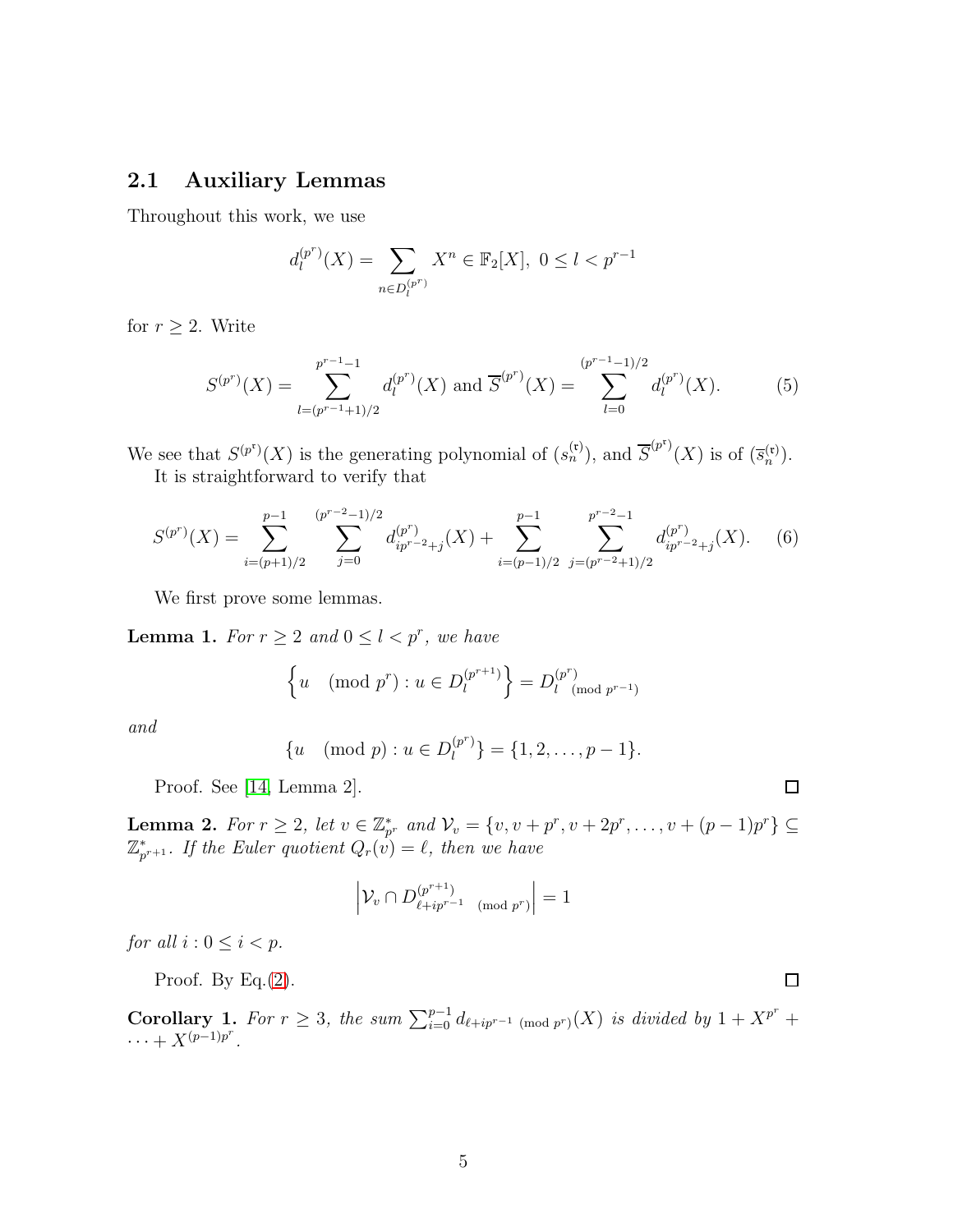<span id="page-5-0"></span>**Lemma 3.** Let  $\mathcal{C}_0$  and  $\mathcal{C}_1$  be defined with  $\mathfrak{r} \geq 3$  as above. Let  $v \in \mathbb{Z}_p^*$  $_{p^{\mathfrak{r}-1}}^*$  and  $\mathcal{V}_v$  =  $\{v, v + p^{r-1}, v + 2p^{r-1}, \dots, v + (p-1)p^{r-1}\} \subseteq \mathbb{Z}_{p^r}^*$ . (1). If the Euler quotient  $Q_{r-1}(v) = j + ip^{r-2}$  for some  $0 \le i < p$  and  $0 \le j \le n$  $p^{\mathfrak{r}-2}-1$  $\frac{2-1}{2}$ , we have

$$
|\mathcal{V}_v \cap \mathcal{C}_0| = (p+1)/2, \ |\mathcal{V}_v \cap \mathcal{C}_1| = (p-1)/2.
$$

(2). If the Euler quotient  $Q_{r-1}(v) = j + ip^{r-2}$  for some  $0 \le i < p$  and  $\frac{p^{r-2}+1}{2} \le j$  $j \leq p^{r-2} - 1$ , we have

$$
|\mathcal{V}_v \cap \mathcal{C}_0| = (p-1)/2, \ |\mathcal{V}_v \cap \mathcal{C}_1| = (p+1)/2.
$$

Proof. By Lemma [2](#page-4-0) and the definitions of  $C_0$  and  $C_1$ .

<span id="page-5-3"></span>**Lemma 4.** For  $r \geq 3$ , let  $S^{(p^r)}(X)$  and  $\overline{S}^{(p^r)}(X)$  be defined in Eq.[\(5\)](#page-4-1). Then we have

$$
S^{(p^r)}(X) \equiv \begin{cases} S^{(p^{r-1})}(X) & \text{if } p \equiv 1 \pmod{4}, \\ \overline{S}^{(p^{r-1})}(X) & \text{if } p \equiv 3 \pmod{4}, \end{cases} \pmod{X^{p^{r-1}}-1}.
$$

Proof. By Lemma [1](#page-4-2) and Eq.[\(6\)](#page-4-3) we see that

$$
S^{(p^r)}(X) \equiv \frac{p+1}{2} S^{(p^{r-1})}(X) + \frac{p-1}{2} \overline{S}^{(p^{r-1})}(X) \pmod{X^{p^{r-1}} - 1}.
$$

<span id="page-5-2"></span>**Lemma 5.** For  $r \geq 3$ , let  $S^{(p^r)}(X)$  and  $\overline{S}^{(p^r)}(X)$  be defined in Eq.[\(5\)](#page-4-1). For  $0 \leq j \leq r$ , let  $\theta_j \in \overline{\mathbb{F}}_2$  be any primitive  $p^j$ -th root of unity. If 2 is a primitive root modulo  $p^2$ , then we have

$$
S^{(p^r)}(\theta_j) \begin{cases} = 0, & \text{if } j = 0, \\ = (p^{r-1} - 1)/2, & \text{if } j = 1, \\ \neq 0, & \text{otherwise,} \end{cases}
$$

and

$$
\overline{S}^{(p^r)}(\theta_j) \begin{cases}\n= 0, & \text{if } j = 0, \\
= (p^{r-1} + 1)/2, & \text{if } j = 1, \\
\neq 0, & \text{otherwise.} \n\end{cases}
$$

Proof. By Theorem [1](#page-3-2) and related arguments.

#### <span id="page-5-1"></span>2.2 Technique for the proof

In this subsection, we always suppose  $r \geq 3$ . Let  $S^{(p^r)}(X)$  be defined in Eq.[\(5\)](#page-4-1) with  $wt(S^{(p^r)}(X)) = (p-1)(p^{r-1}-1)/2$ , here and hereafter  $wt(-)$  means the number of non-zero coefficients of a polynomial. It is well-known that the  $k$ -error linear complexity of  $(s_n^{(r)})$  is computed by the following formula

$$
LC_k^{\mathbb{F}_2}((s_n^{(\mathfrak{r})})) = \min_{0 \le wt(e(X)) \le k} \left\{ p^{\mathfrak{r}} - \deg \left( \gcd(X^{p^{\mathfrak{r}}} - 1, S^{(p^{\mathfrak{r}})}(X) + e(X)) \right) \right\},\,
$$

 $\Box$ 

 $\Box$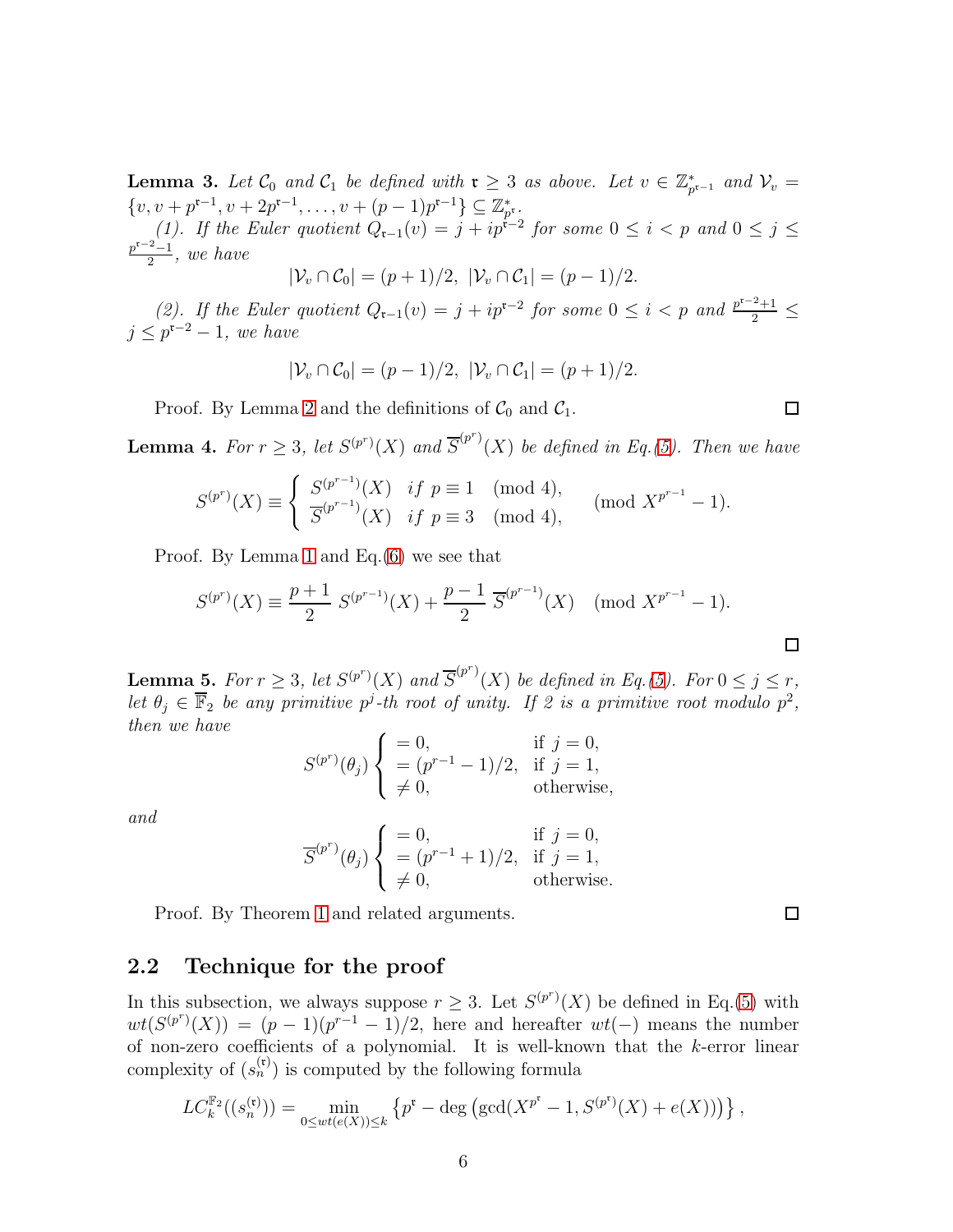where  $e(X) \in \mathbb{F}_2[X]$  is the generating polynomial of an *error-sequence*<sup>[1](#page-6-0)</sup> of the same period of  $(s_n^{(r)})$ .

Let

$$
\Phi^{(p^j)}(X) = \frac{X^{p^j} - 1}{X^{p^{j-1}} - 1} = 1 + X^{p^{j-1}} + X^{2p^{j-1}} + \ldots + X^{(p-1)p^{j-1}} \in \mathbb{F}_2[X], \ j \ge 1.
$$

We see that, if 2 is a primitive root modulo  $p^2$ , each  $\Phi^{(p^j)}(X)$  is irreducible and exactly has  $(p-1)p^{j-1}$  many primitive  $p^j$ -th roots of unity in  $\overline{\mathbb{F}}_2$ .

Let  $e(X) = e_0 + e_1 X + \ldots + e_{p^r-1} X^{p^r-1}$  be a polynomial over  $\mathbb{F}_2$ . We want to find an  $e(X)$  with the smallest  $wt(e(X))$  such that

<span id="page-6-1"></span>
$$
\Phi^{(p^r)}(X)|(S^{(p^r)}(X) + e(X)).
$$
\n(7)

,

We suppose

<span id="page-6-2"></span>
$$
S^{(p^r)}(X) + e(X) = \Phi^{(p^r)}(X) \cdot \pi^{(p^r)}(X),\tag{8}
$$

where  $\pi^{(p^r)}(X) \in \mathbb{F}_2[X]$ . Since  $\deg(S^{(p^r)}(X) + e(X)) < p^r$ , we have  $\deg(\pi^{(p^r)}(X)) <$  $p^{r-1}$  and  $\pi^{(p^r)}(X)$  should be one of the following:

$$
\pi^{(p^r)}(X) = 1; \n\pi^{(p^r)}(X) = X^{v_1} + X^{v_2} + \dots + X^{v_t}; \n\pi^{(p^r)}(X) = 1 + X^{v_1} + X^{v_2} + \dots + X^{v_t};
$$

where  $1 \le t < p^{r-1}$  and  $1 \le v_1 < v_2 < \ldots < v_t < p^{r-1}$ .

(i). If we use  $\pi^{(p^r)}(X) = 1$ , then  $e(X)$  should be of the form by [\(7\)](#page-6-1)-[\(8\)](#page-6-2)

$$
e(X) = S^{(p^r)}(X) + \sum_{0 \le j < p} X^{jp^{r-1}}
$$

which implies that  $wt(e(X)) = wt(S^{(p^r)}(X)) + p = p^{r-1}(p-1)/2 + (p+1)/2$ .

(ii). If we use  $\pi^{(p^r)}(X) = X^{v_1} + X^{v_2} + \ldots + X^{v_t}$ , we let  $\mathcal{I} = \{v_1, v_2, \ldots, v_t\}$  and  $\mathcal{V}_v = \{v, v + p^{r-1}, v + 2p^{r-1}, \ldots, v + (p-1)p^{r-1}\}.$  We also let M be the set of  $v \in \mathbb{Z}_p^*$  $p^{r-1}$ such that  $Q_{r-1}(v) = ip^{r-2} + j$  for  $0 \le i < p$  and  $0 \le j \le \frac{p^{r-2}-1}{2}$  $\frac{2^{2}-1}{2}$ , and  $\mathcal{N} = \mathbb{Z}_{p^{r-1}}^* \setminus \mathcal{M}$ . Then by Eq.[\(8\)](#page-6-2) we derive that

$$
e(X) = \sum_{v \in \mathcal{I} \cap \mathcal{M}} \sum_{n \in \mathcal{V}_v \cap \mathcal{C}_0} X^n + \sum_{v \in \mathcal{M} \backslash \mathcal{I}} \sum_{n \in \mathcal{V}_v \cap \mathcal{C}_1} X^n + \sum_{v \in \mathcal{N} \backslash \mathcal{I}} \sum_{n \in \mathcal{V}_v \cap \mathcal{C}_1} X^n + \sum_{v \in \mathcal{I} \backslash \mathbb{Z}_{p^{r-1}}} \sum_{n \in \mathcal{V}_v \cap \mathcal{C}_1} X^n + \sum_{v \in \mathcal{I} \backslash \mathbb{Z}_{p^{r-1}}} \sum_{0 \le j < p} X^{v+jp^{r-1}},
$$

which implies by Lemma [3](#page-5-0) that  $wt(e(X)) \geq p^{r-2}(p-1)^2/2$  and the equality holds only if

<span id="page-6-3"></span>
$$
e(X) = \sum_{i=(p+1)/2}^{p-1} \sum_{j=0}^{(p^{r-2}-1)/2} d_{ip^{r-2}+j}^{(p^{r})}(X) + \sum_{i=0}^{(p-3)/2} \sum_{j=(p^{r-2}+1)/2}^{p^{r-2}-1} d_{ip^{r-2}+j}^{(p^{r})}(X). \tag{9}
$$

<span id="page-6-0"></span><sup>1</sup>It means that,  $e_n = 1$  if  $s_n^{(t)}$  is changed when computing the k-error linear complexity of  $(s_n^{(t)})$ , and otherwise  $e_n = 0$ .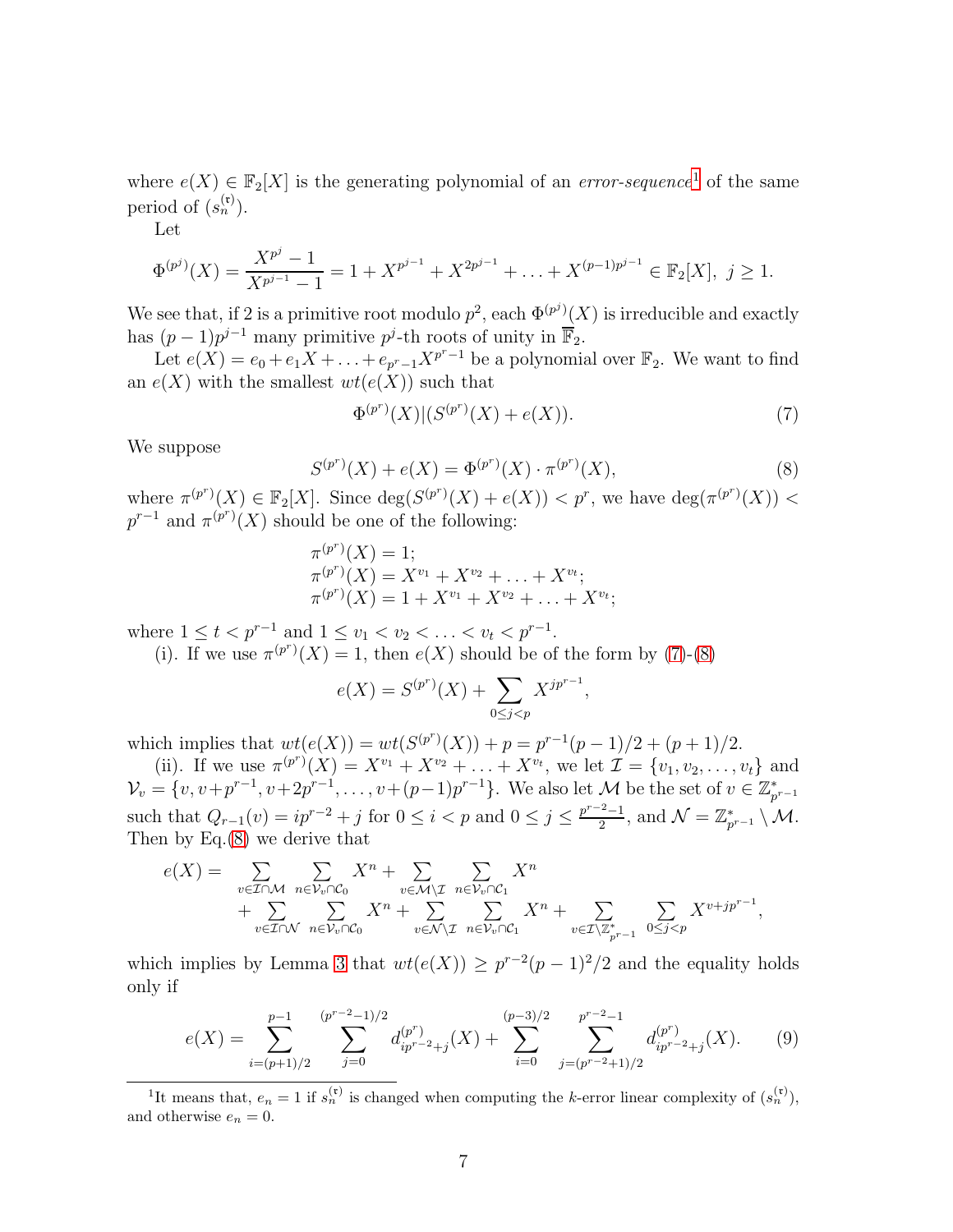In this case (of equality holding), we have  $\Phi^{(p^r)}(X) | (S^{(p^r)}(X) + e(X))$  by Corollary [1.](#page-4-4)

(iii). For  $\pi^{(p^r)}(X) = 1 + X^{v_1} + X^{v_2} + \ldots + X^{v_t}$ , we can get similarly as (ii)

$$
e(X) = \sum_{v \in \mathcal{I} \cap \mathcal{M}} \sum_{n \in \mathcal{V}_v \cap \mathcal{C}_0} X^n + \sum_{v \in \mathcal{M} \backslash \mathcal{I}} \sum_{n \in \mathcal{V}_v \cap \mathcal{C}_1} X^n + \sum_{v \in \mathcal{N} \backslash \mathcal{I}} \sum_{n \in \mathcal{V}_v \cap \mathcal{C}_1} X^n + \sum_{v \in \mathcal{I} \cup \{0\}} \sum_{\chi^n + \chi^n} \sum_{v \in \mathcal{I} \cup \{0\}} X^{v + j p^{r-1}},
$$

which implies that  $wt(e(X)) \geq p^{r-2}(p-1)^2/2 + p$  and the equality holds only if

$$
e(X) = \sum_{\substack{i=(p+1)/2 \ p-3 \geq 0}}^{p-1} \sum_{\substack{j=0 \ p-2 \geq 1 \ p^r-2-1}}^{(p^r-2-1)/2} d_{ip^{r-2}+j}^{(p^r)}(X) + \sum_{\substack{(p-3)/2 \ p^r-2 \geq 1 \ p^r-2+1 \geq 0}}^{(p^r)} d_{ip^{r-2}+j}^{(p^r)}(X) + \sum_{0 \leq j < p} X^{jp^{r-1}}.
$$

Therefore, from (i)-(iii) above, we conclude that the  $e(X)$  in [\(9\)](#page-6-3) with the smallest weight  $p^{r-2}(p-1)^2/2$  can guarantee  $\Phi^{(p^r)}(X)|(S^{(p^r)}(X)+e(X))$ . In other words, for any  $e(X)$  with  $wt(e(X))) < p^{r-2}(p-1)^2/2$ , we always have  $(S^{(p^r)}(X)+e(X))\big|_{X=\theta_r} \neq 0$ for any primitive  $p^r$ -th root of unity  $\theta_r \in \overline{\mathbb{F}}_2$  for  $r \geq 3$ .

#### 2.3 Proof of the main theorem

**Proof of Theorem 3.** First, from Subsection [2.2](#page-5-1) we find that  $e(X)$  in [\(9\)](#page-6-3) with  $r = \mathfrak{r} \geq 3$  can guarantee  $\Phi^{(p^{\mathfrak{r}})}(X) \mid (S^{(p^{\mathfrak{r}})}(X) + e(X)).$  And hence by Eqs.[\(6\)](#page-4-3) and [\(9\)](#page-6-3) we have

<span id="page-7-0"></span>
$$
S^{(p^{\mathfrak{r}})}(X) + e(X) = \sum_{i=0}^{p-1} \sum_{j=(p^{\mathfrak{r}-2}+1)/2}^{p^{\mathfrak{r}-2}-1} d_{ip^{\mathfrak{r}-2}+j}^{(p^{\mathfrak{r}})}(X)
$$
(10)

and  $wt(e(X)) = p^{r-2}(p-1)^2/2$  which is the smallest for the assumption. From Eq.[\(10\)](#page-7-0) we derive farther

$$
S^{(p^{\mathfrak{r}})}(X) + e(X) \equiv \sum_{j=(p^{\mathfrak{r}-2}+1)/2}^{p^{\mathfrak{r}-2}-1} d_j^{(p^{\mathfrak{r}-1})}(X) = S^{(p^{\mathfrak{r}-1})}(X) \pmod{X^{p^{\mathfrak{r}-1}}-1}.
$$

While by Lemma [5,](#page-5-2) we see that  $\Phi^{(p^j)}(X) \nmid S^{(p^{r-1})}(X)$  for  $j = 2, 3, \ldots, r-1$  and  $(X^p-1)|S^{(p^{r-1})}(X)$  if and only if  $p \equiv 1 \pmod{4}$  or  $p \equiv 3 \pmod{4}$  and **r** is even.

This means that

$$
\Phi^{(p^j)}(X) \nmid (S^{(p^{\mathfrak{r}})}(X) + e(X))
$$

j

for  $2 \leq j \leq \mathfrak{r} - 1$ , but

$$
\Phi^{(p^{\mathfrak{r}})}(X)(X^p-1) | (S^{(p^{\mathfrak{r}})}(X)+e(X))
$$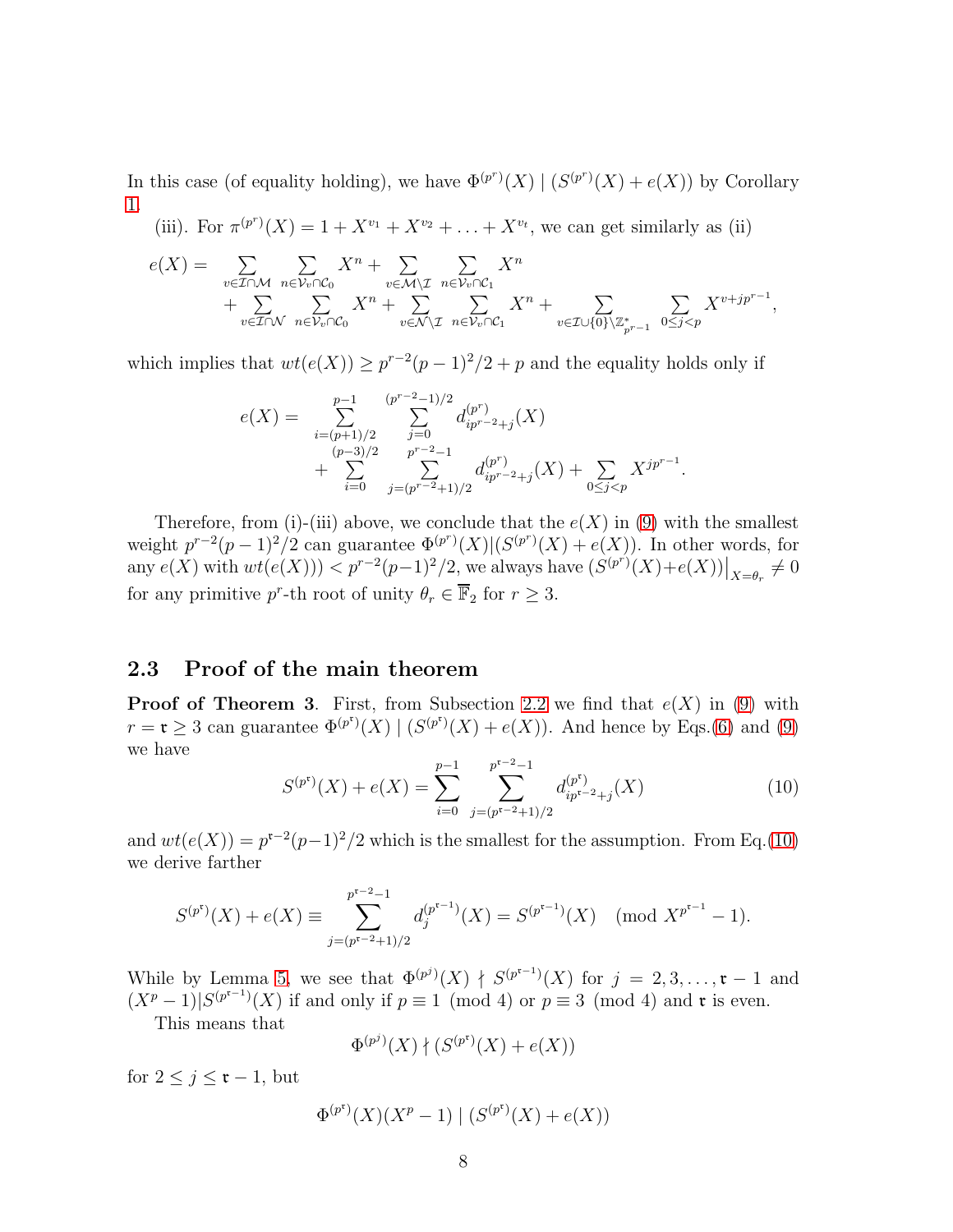for  $p \equiv 1 \pmod{4}$  or  $p \equiv 3 \pmod{4}$  and even  $\mathfrak{r} > 3$ , or

$$
\Phi^{(p^{\mathfrak{r}})}(X)(X-1) \mid (S^{(p^{\mathfrak{r}})}(X) + e(X))
$$

for  $p \equiv 3 \pmod{4}$  and odd  $\mathfrak{r} \geq 3$ .

So we get

$$
LC^{\mathbb{F}_2}_{p^{\mathfrak{r}-2}(p-1)^2/2}((s_n^{(\mathfrak{r})}))=p^{\mathfrak{r}-1}-p
$$

if  $p \equiv 1 \pmod{4}$  or  $p \equiv 3 \pmod{4}$  and  $\mathfrak{r} \geq 3$  is even, and otherwise

$$
LC_{p^{\mathfrak{r}-2}(p-1)^2/2}^{\mathbb{F}_2}((s_n^{(\mathfrak{r})})) = p^{\mathfrak{r}-1} - 1.
$$

Second, we consider  $k < p^{r-2}(p-1)^2/2$ . We note that in this case,  $\Phi^{(p^r)}(X)$  $(S^{(p^{\mathfrak{r}})}(X) + e(X))$  for any  $e(X)$  with  $wt(e(X)) = k < p^{\mathfrak{r}-2}(p-1)^2/2$ . By Lemma [4,](#page-5-3) it is reduced to consider  $LC_k^{\mathbb{F}_2}((s_n^{(r-1)}))$  if  $p \equiv 1 \pmod{4}$ , or  $LC_k^{\mathbb{F}_2}((\overline{s}_n^{(r-1)}))$  if  $p \equiv 3$ (mod 4). That is,

$$
LC_k^{\mathbb{F}_2}((s_n^{(\mathbf{t})})) = (p^{\mathbf{t}} - p^{\mathbf{t}-1}) + \begin{cases} LC_k^{\mathbb{F}_2}((s_n^{(\mathbf{t}-1)})), & \text{if } p \equiv 1 \pmod{4}, \\ LC_k^{\mathbb{F}_2}((\overline{s}_n^{(\mathbf{t}-1)})), & \text{if } p \equiv 3 \pmod{4}. \end{cases}
$$

To conclude the proof, it remains to note that  $LC_k^{\mathbb{F}_2}((s_n^{(r-1)})) = 0$  for  $k \ge (p^{r-2} -$ 1) $(p-1)/2$  and  $LC_k^{\mathbb{F}_2}((\overline{s}_n^{(\mathfrak{r}-1)})) = 0$  for  $k \ge (p^{\mathfrak{r}-2}+1)(p-1)/2$ .

### 2.4 Further discussions

Theorem [3](#page-3-3) gives us a recurrent formula for the calculation of the k-error linear complexity of  $(s_n^{(t)})$ . It relates to  $(\overline{s}_n^{(t)})$  when  $p \equiv 3 \pmod{4}$ . So here we give a result of  $LC_k^{\mathbb{F}_2}((\overline{s}_n^{(\mathfrak{r})}))$  for  $\mathfrak{r}=2$ .

<span id="page-8-0"></span>**Theorem 4.** Let  $(\bar{s}_n^{(t)})$  be the binary sequence over  $\mathbb{F}_2$  defined in Eq.[\(4\)](#page-3-1). If 2 is a primitive root modulo  $p^2$ , then the k-error linear complexity of  $(\overline{s}_n^{(t)})$  for  $\mathfrak{r} = 2$  satisfies

$$
LC_k^{\mathbb{F}_2}((\overline{s}_n^{(2)})) = \begin{cases} p^2 - 1, & \text{if } k = 0, \\ p^2 - p + 1, & \text{if } 0 < k < p - 1, \\ p^2 - p, & \text{if } p - 1 \le k < (p - 1)^2/2, \\ p - 1, & \text{if } (p - 1)^2/2 \le k < (p^2 - 1)/2, \\ 0, & \text{if } k \ge (p^2 - 1)/2, \end{cases}
$$

if  $p \equiv 1 \pmod{4}$ , and otherwise

$$
LC_k^{\mathbb{F}_2}(\overline{s}_n^{(2)}) = \begin{cases} p^2 - p, & \text{if } 0 \le k < (p-1)^2/2, \\ p-1, & \text{if } (p-1)^2/2 \le k < (p^2-1)/2, \\ 0, & \text{if } k \ge (p^2-1)/2. \end{cases}
$$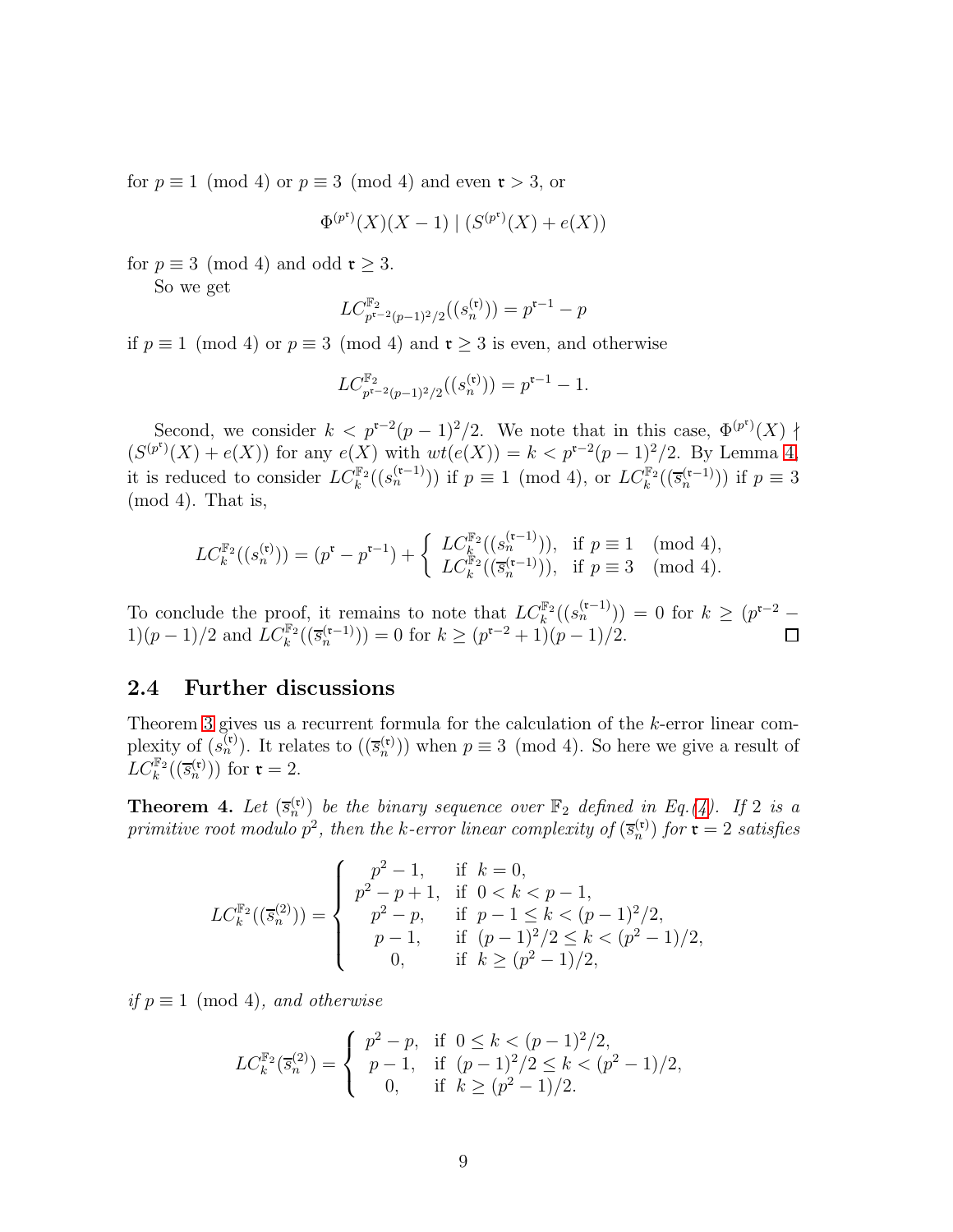The proof (of Theorem [4\)](#page-8-0) can be done following the way in Subsection 2.2 or [\[8,](#page-12-4) pp.6-7], so we omit it.

Another thing we need to say is that, due to the fact that the recurrent formula in Theorem [3](#page-3-3) does not cover all k, we cannot determine the exact values of  $LC_k^{\mathbb{F}_2}(s_n^{(\mathfrak{r})})$ for  $p^{r-3}(p-1)^2/2 < k < (p^{r-2}-1)(p-1)/2$  when  $r \geq 4$ . But of course, we have a bound on it for  $p^{r-3}(p-1)^2/2 < k < (p^{r-2}-1)(p-1)/2$ 

$$
p^\mathfrak{r}-p^{\mathfrak{r}-1}\le LC_k^{\mathbb{F}_2}(s_n^{(\mathfrak{r})})\le p^\mathfrak{r}-1.
$$

However, we have exact formula when  $\mathfrak{r} = 3$  and we state it as follows

<span id="page-9-0"></span>**Corollary 2.** Let  $(s_n^{(t)})$  be the binary sequence over  $\mathbb{F}_2$  defined in Eq.[\(1\)](#page-1-1) or Eq.[\(3\)](#page-2-0). If 2 is a primitive root modulo  $p^2$ , then the k-error linear complexity of  $(s_n^{(t)})$  for  $\mathfrak{r} = 3$ satisfies

$$
LC_k^{\mathbb{F}_2}((s_n^{(3)})) = \begin{cases} p^3 - p, & \text{if } 0 \le k < (p-1)^2/2, \\ p^3 - p^2, & \text{if } (p-1)^2/2 \le k < p(p-1)^2/2, \\ p^2 - p, & \text{if } k = p(p-1)^2/2, \end{cases}
$$

if  $p \equiv 1 \pmod{4}$ , and otherwise

$$
LC_k^{\mathbb{F}_2}((s_n^{(3)})) = \begin{cases} p^3 - p, & \text{if } 0 \le k < (p-1)^2/2, \\ p^3 - p^2 + p - 1, & \text{if } (p-1)^2/2 \le k < (p^2 - 1)/2, \\ p^3 - p^2, & \text{if } (p^2 - 1)/2 \le k < p(p-1)^2/2, \\ p^2 - 1, & \text{if } k = p(p-1)^2/2. \end{cases}
$$

We also run a program to confirm our results for some examples.

(1). Let  $p = 3$  and  $\mathfrak{r} = 3$ . We choose  $q = 11$  then we have

$$
D_5^{(p^3)} = \{4, 23\}, D_6^{(p^3)} = \{10, 17\}, D_7^{(p^3)} = \{2, 25\}, D_8^{(p^3)} = \{5, 22\}.
$$

And we get

$$
LC_k^{\mathbb{F}_2}((s_n^{(3)})) = \begin{cases} 24, & \text{if } 0 \le k \le 1, \\ 20, & \text{if } 2 \le k \le 3, \\ 18, & \text{if } 4 \le k \le 5, \\ 8, & \text{if } k = 6, \end{cases}
$$

which coincides with Corollary [2.](#page-9-0)

(2). Let 
$$
p = 5
$$
 and  $\mathbf{r} = 3$ . We choose  $g = 3$  then we have  
\n
$$
D_{13}^{(p^3)} = \{73, 89, 52, 36\}, D_{14}^{(p^3)} = \{94, 17, 31, 108\}, D_{15}^{(p^3)} = \{32, 51, 93, 74\},
$$
\n
$$
D_{16}^{(p^3)} = \{96, 28, 29, 97\}, D_{17}^{(p^3)} = \{38, 84, 87, 41\}, D_{18}^{(p^3)} = \{114, 2, 11, 123\},
$$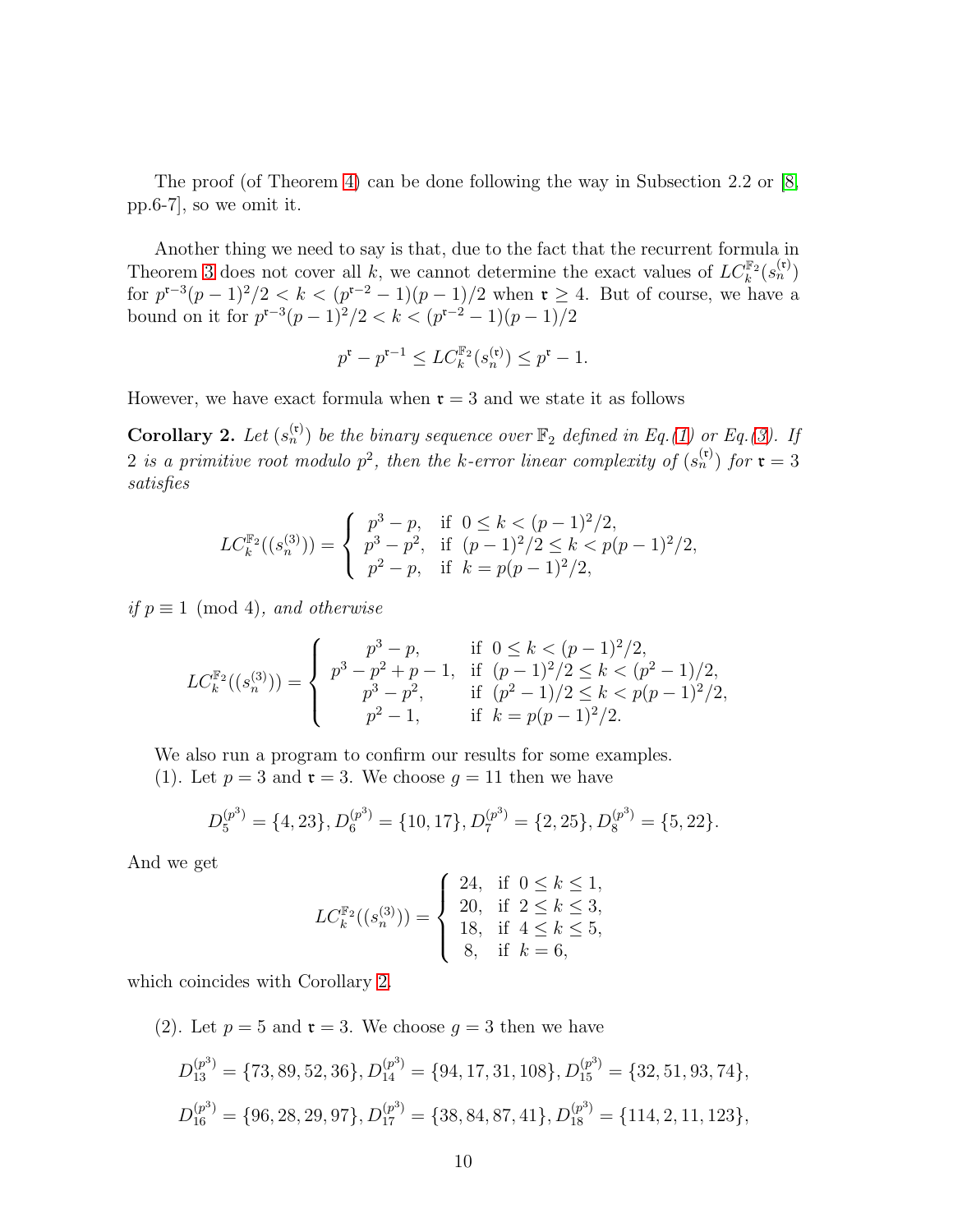$$
D_{19}^{(p^3)} = \{92, 6, 33, 119\}, D_{20}^{(p^3)} = \{26, 18, 99, 107\}, D_{21}^{(p^3)} = \{78, 54, 47, 71\},
$$
  

$$
D_{22}^{(p^3)} = \{109, 37, 16, 88\}, D_{23}^{(p^3)} = \{77, 111, 48, 14\}, D_{24}^{(p^3)} = \{106, 83, 19, 42\}.
$$

And we get

$$
LC_k^{\mathbb{F}_2}((s_n^{(3)})) = \begin{cases} 120, & \text{if } 0 \le k \le 7, \\ 100, & \text{if } 8 \le k \le 39, \\ 20, & \text{if } k = 40, \end{cases}
$$

which coincides with Corollary [2.](#page-9-0)

### 3 Final remarks and conclusions

In this work, a progress is made to determine the  $k$ -error linear complexity of a family of binary sequences derived from Euler quotients modulo  $p^{\mathfrak{r}}$ .

It is interesting to consider the k-error linear complexity of these binary sequences over  $\mathbb{F}_p$ . Such kind of work has been done before, see e.g. [\[2\]](#page-11-5). From the proof of Lemma [4,](#page-5-3) we also can get a recurrent formula on  $LC_k^{\mathbb{F}_p}((s_n^{(\mathfrak{r})}))$  as in Theorem [3.](#page-3-3) Some techniques in [\[8\]](#page-12-4) can be helpful for this problem.

We finally remark that, very recently a new family of binary sequences, introduced by Xiao, Zeng, Li and Helleseth [\[27\]](#page-13-2), are in fact related to the Fermat-Euler quotients. Let  $p-1 = ef$  and g a primitive root modulo  $p^2$  as in Sect.2. Since

$$
\mathbb{Z}_{p^{\mathfrak{r}}} = \mathbb{Z}_{p^{\mathfrak{r}}}^* \cup p\mathbb{Z}_{p^{\mathfrak{r}-1}}^* \cup p^2\mathbb{Z}_{p^{\mathfrak{r}-2}}^* \cup \cdots \cup p^{\mathfrak{r}-1}\mathbb{Z}_p^* \cup \{0\},
$$

we define generalized cyclotomic classes for each  $\mathbb{Z}_{p^r}^*$ , where  $1 \leq r \leq \mathfrak{r}$ , in the following way

$$
D_0^{(p^r, f)} \triangleq \langle g^{fp^{r-1}} \rangle = \{ g^{kfp^{r-1}} \pmod{p^r} : 0 \le k < e \}
$$

and

$$
D_l^{(p^r,f)} \triangleq g^l D_0^{(p^r,f)} = \{g^l \cdot g^{kfp^{r-1}} \pmod{p^r} : 0 \le k < e\}, \ 1 \le l < fp^{r-1}.
$$

Indeed  $D_0^{(p^r,f)}$  $\binom{(p^r,f)}{0}, D_1^{(p^r,f)}$  $1^{(p^r,f)}, \ldots, D_{fp^{r-1}-1}^{(p^r,f)}$  give a partition of  $\mathbb{Z}_{p^r}^*$ . We find that when  $\mathfrak{r} \geq 2$ ,

$$
\bigcup_{i=0}^{f-1} D_{l+ip^{\mathfrak{r}-1}}^{(p^{\mathfrak{r}},f)} = D_{l}^{(p^{\mathfrak{r}})}, \ 0 \le l < p^{\mathfrak{r}-1}
$$

where  $D_l^{(p^{\mathfrak{r}})}$  $\ell_l^{(p)}$  is defined by Euler quotient in Sect.2.

Xiao, Zeng, Li and Helleseth [\[27\]](#page-13-2) considered the following binary sequences

$$
t_n^{(r)} = \begin{cases} 0, & \text{if } n \pmod{p^r} \in \mathcal{C}_0, \\ 1, & \text{if } n \pmod{p^r} \in \mathcal{C}_1, \end{cases}
$$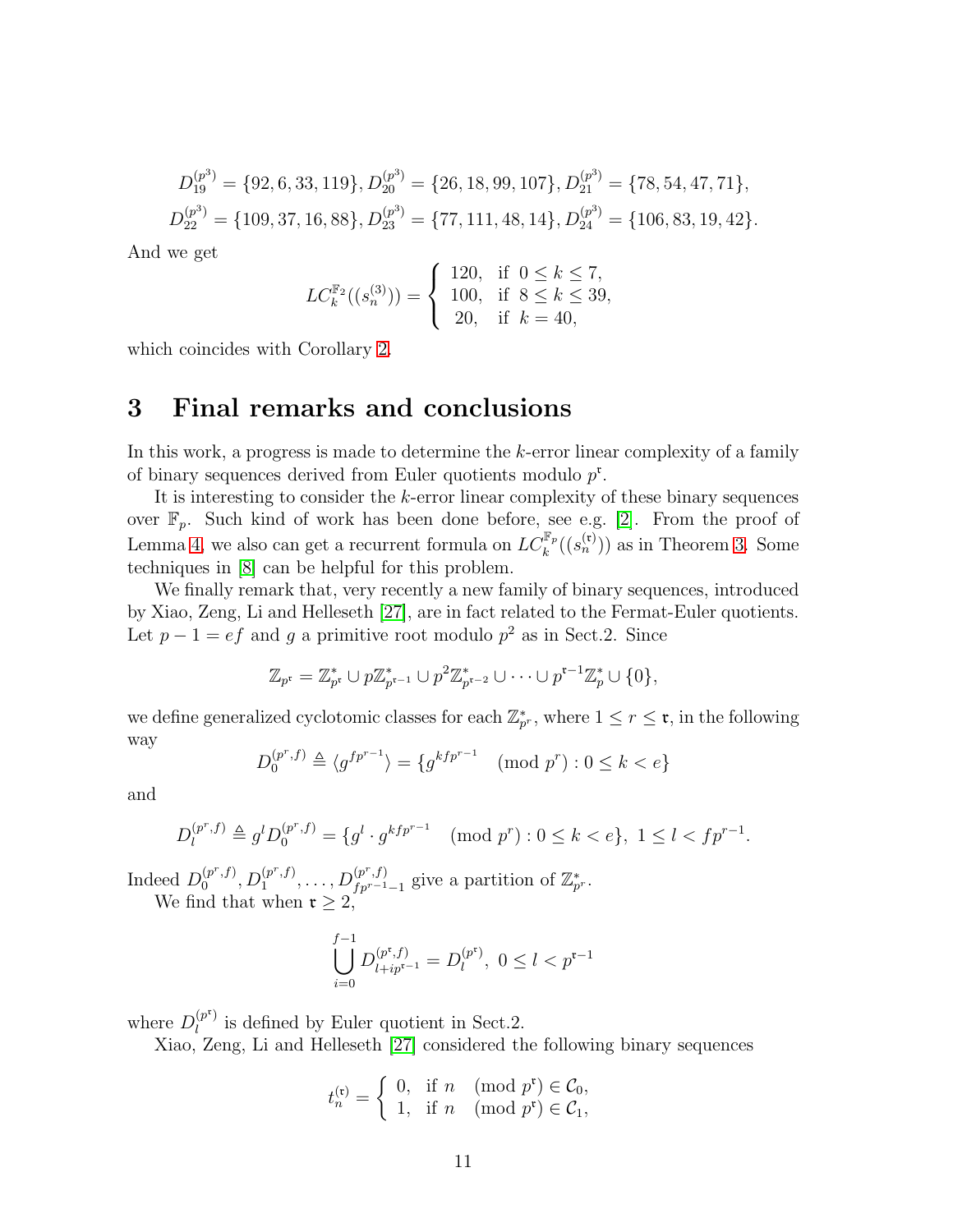where

$$
C_0 = \bigcup_{r=1}^{\mathfrak{r}} \bigcup_{l=p^{r-1}f/2}^{p^{r-1}f-1} p^{\mathfrak{r}-r} D_{l+b}^{(p^r,f)} \pmod{p^{r-1}f},
$$
  

$$
C_1 = \bigcup_{r=1}^{\mathfrak{r}} \bigcup_{l=0}^{p^{r-1}f/2-1} p^{\mathfrak{r}-r} D_{l+b}^{(p^r,f)} \pmod{p^{r-1}f} \cup \{0\}
$$

for  $b \in \mathbb{Z} : 0 \leq b < p^{r-1}f$  and even f.

When  $\mathfrak{r} = 2$ , Xiao et al [\[27\]](#page-13-2) proved the linear complexity of  $(t_n^{(\mathfrak{r})})$  for  $f = 2^r$  and we (joint with other coauthor) studied the k-error linear complexity of  $(t_n^{(t)})$  for  $f = 2$ in [\[26\]](#page-13-3). We note here that the result in [26] can be extended to the case of  $f = 2<sup>r</sup>$  for any  $r \geq 2$ .

When  $\mathfrak{r} \geq 3$ , the second author of this article (partly joint with other coauthors) proved the linear complexity of  $(t_n^{(r)})$  for  $f = 2^r$ , which gave a positive answer to a conjecture stated in [\[27\]](#page-13-2), see [\[15\]](#page-12-11). All known results indicate that  $(t_n^{(r)})$  has nice cryptographic features. Following the way of [\[26\]](#page-13-3) and this work, one can discuss the k-error linear complexity of  $(t_n^{(t)})$  for  $t \geq 3$ .

### Acknowledgements

The work was partially supported by the National Natural Science Foundation of China under grant No. 61772292.

### <span id="page-11-0"></span>References

- <span id="page-11-5"></span>[1] T. Agoh, K. Dilcher and L. Skula. Fermat quotients for composite moduli. J. Number Theory 66 (1997) 29-50.
- [2] H. Aly, A. Winterhof. On the k-error linear complexity over  $\mathbb{F}_p$  of Legendre and Sidelnikov sequences. Des. Codes Cryptography 40(3) (2006) 369-374.
- <span id="page-11-1"></span>[3] J. Bourgain, K. Ford, S. Konyagin and I. E. Shparlinski. On the divisibility of Fermat quotients. Michigan Math. J. 59 (2010) 313-328.
- <span id="page-11-2"></span>[4] M. C. Chang. Short character sums with Fermat quotients. Acta Arith. 152 (2012) 23-38.
- <span id="page-11-3"></span>[5] Z. Chen. Trace representation and linear complexity of binary sequences derived from Fermat quotients. Sci. China Inf. Sci. 57 (11) (2014) 11:2109.
- <span id="page-11-4"></span>[6] Z. Chen, X. Du. On the linear complexity of binary threshold sequences derived from Fermat quotients. Des. Codes Cryptogr. 67 (2013) 317–323.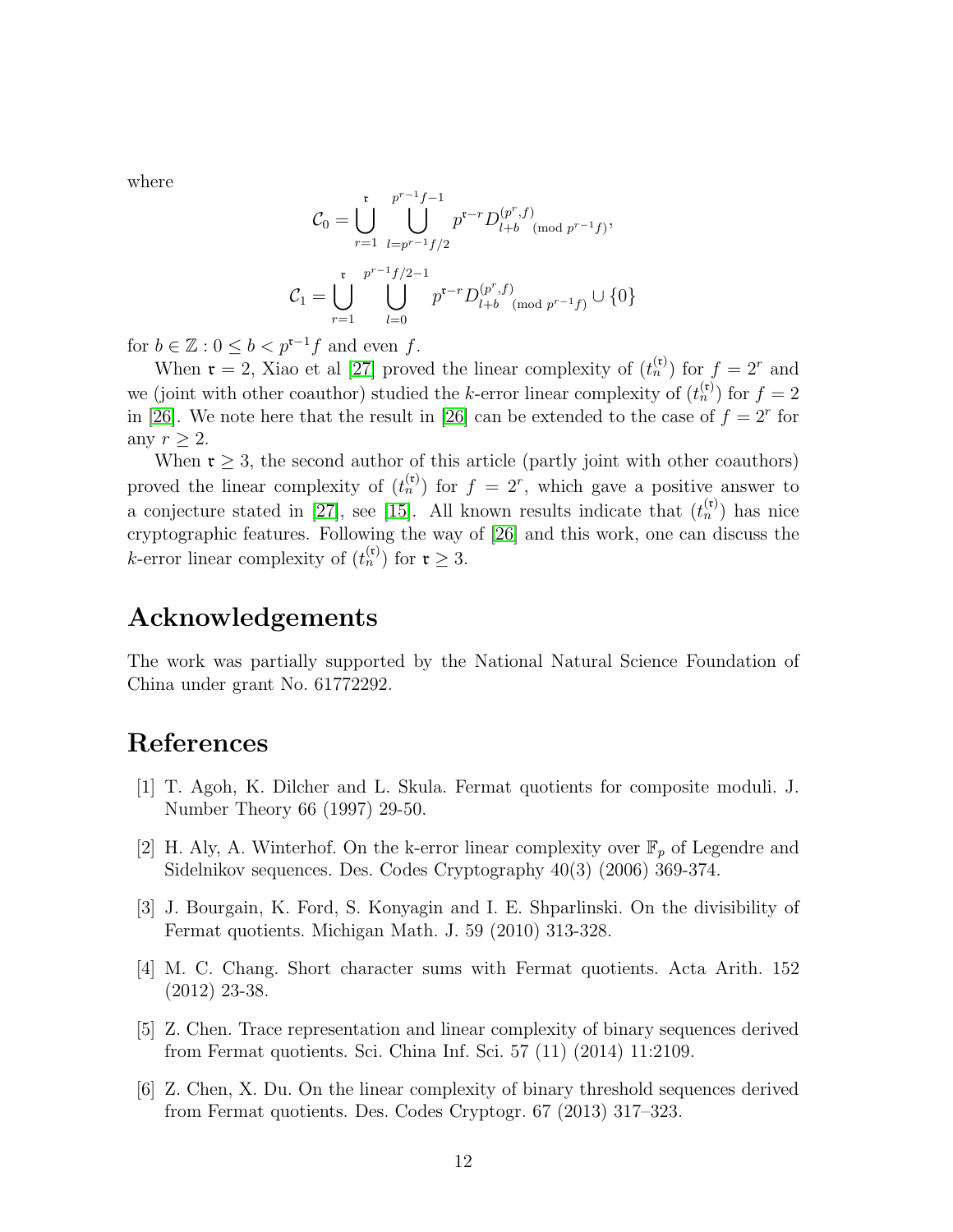- <span id="page-12-8"></span>[7] Z. Chen, X. Du, R. Marzouk. Trace representation of pseudorandom binary sequences derived from Euler quotients. Appl. Algebra Eng. Commun. Comput. 26(6) (2015) 555-570.
- <span id="page-12-4"></span><span id="page-12-1"></span>[8] Z. Chen, Z. Niu, C. Wu. On the k-error linear complexity of binary sequences derived from polynomial quotients. Sci. China Inf. Sci. 58 (09) (2015) 09:2107.
- [9] Z. Chen and A. Winterhof. Additive character sums of polynomial quotients. Theory and Applications of Finite Fields-Fq10, pp.67-73, Contemp. Math., 579, Amer. Math. Soc., Providence, RI, 2012.
- <span id="page-12-5"></span><span id="page-12-2"></span>[10] Z. Chen and A. Winterhof. Interpolation of Fermat quotients. SIAM J. Discr. Math. 28 (2014) 1-7.
- [11] Z. Chen, A. Ostafe, A. Winterhof. Structure of pseudorandom numbers derived from Fermat quotients. In: Proceedings of the 3rd International Conference on Arithmetic of Finite Fields-WAIFI2010, pp.73-85, Lecture Notes in Comput Sci, vol. 6087, Berlin: Springer-Verlag, 2010.
- <span id="page-12-10"></span><span id="page-12-9"></span>[12] T. W. Cusick, C. Ding and A. Renvall. Stream Ciphers and Number Theory. Gulf Professional Publishing, 2004.
- <span id="page-12-6"></span>[13] C. Ding, G. Xiao and W. Shan. The Stability Theory of Stream Ciphers. Lecture Notes in Comput. Sci. vol. 561. Springer-Verlag, Berlin, 1991.
- <span id="page-12-11"></span>[14] X. Du, Z. Chen, L. Hu. Linear complexity of binary sequences derived from Euler quotients with prime-power modulus. Inform. Process. Lett. 112 (2012) 604-609.
- [15] V. Edemskiy. The linear complexity of new binary cyclotomic sequences of period p<sup>n</sup>. CoRR abs/1712.03947 (2017)
- <span id="page-12-7"></span>[16] D. Gómez-Pérez, A. Winterhof. Multiplicative character sums of Fermat quotients and pseudorandom sequences. Period. Math. Hungar. 64 (2012) 161-168.
- [17] Z. Niu, Z. Chen, X. Du: Linear complexity problems of level sequences of Euler quotients and their related binary sequences. Sci. China Inf. Sci. 59(3) (2016) 3:2106.
- <span id="page-12-3"></span>[18] A. Ostafe and I. E. Shparlinski. Pseudorandomness and dynamics of Fermat quotients. SIAM J. Discr. Math. 25 (2011) 50-71.
- <span id="page-12-0"></span>[19] M. Sha. The arithmetic of Carmichael quotients. Period. Math. Hungar. 71(1) (2015) 11-23.
- [20] I. E. Shparlinski. Character sums with Fermat quotients. Quart. J. Math. 62(4) (2011) 1031-1043.